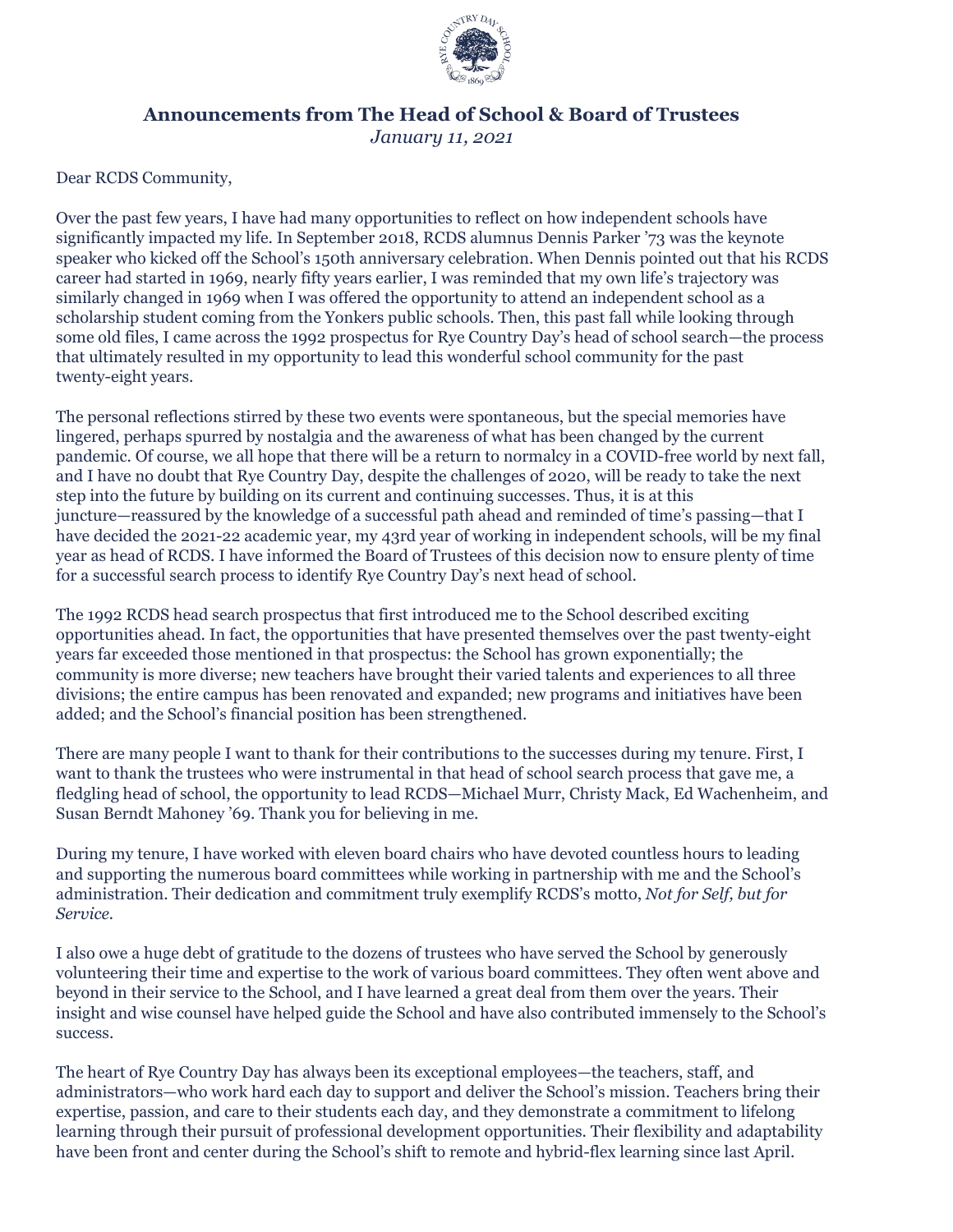Staff members ensure that the School operates safely and smoothly, support services meet students' needs, and communications are timely and clear. Administrators work tirelessly developing and leading their programs, managing complicated schedules, and providing unwavering support for their colleagues, while tending to the myriad details that ensure each student's success. As we have seen throughout the pandemic, RCDS employees continue to step up to do whatever needs to get done to maintain a safe environment while continuing to create engaging learning experiences through these challenging times.

I also want to offer special thanks to our parents, parents of alumni, grandparents, and alumni. The truly extraordinary generosity and support extended by our school community make so much possible. The School has been able to set goals, implement plans, and change in important ways thanks to the ongoing commitment of the RCDS community, and I trust this will continue to be the case as the School evolves. And I am especially proud of the 2,500 alumni who have graduated during my tenure. Their pursuit of excellence in all their endeavors is gratifying to us at RCDS and inspiring to those students about to join their ranks.

Finally, I want to thank our students, who bring their energy, curiosity, talents, and resilience to school each and every day as they strive to make the most of their RCDS education. Their achievements and contributions in the classroom, on the stage, in the athletic arena, and in service to the broader community are impressive. They are wonderful ambassadors for RCDS.

With eighteen months left in my tenure, there is no time to rest on past accomplishments. Instead, the Board and I are fully aware that there is still much work to do. Please rest assured that we will maintain our strong commitment to ensuring that the School continues to strengthen and improve as we move forward to fulfill the RCDS mission effectively for each and every student. This important work includes completing a post-pandemic strategic plan, implementing the comprehensive Diversity, Equity, and Inclusion plan, continuing to upgrade our technology infrastructure and STEAM offerings, and following up on the Thruway parcel and other property expansion possibilities. As this work progresses, Rye Country Day will be an even stronger, better school that will be well positioned to prepare students for continued success in the ever-changing 21st century world.

Gratefully and with thanks,

Scott A. Nelson *Head of School*

Dear RCDS Community,

I am writing to you regarding Scott Nelson's decision to retire at the end of the 2021-2022 academic year. On behalf of the entire Board of Trustees, I want to thank Scott for his innumerable contributions to Rye Country Day School throughout his twenty-eight-year tenure. Over the next 18 months we look forward to Scott's continued leadership as he delivers on the School's mission while ensuring a smooth transition to his successor. Of course, we also will be planning events for the RCDS community to celebrate Scott's many achievements over his long and illustrious career.

Mr. Nelson has left an enduring mark on the School, leading RCDS to a position of national prominence, consistently ranked in recent years as one of the top K-12 schools in the country. His tireless dedication to inspiring and ensuring excellence has produced a long list of highly successful initiatives that have shaped the School into what it is today. Under his watch, RCDS has grown enrollment steadily, strengthened its financial position, significantly increased financial aid, completed major renovations to the campus facilities, and enhanced the diversity of our employee and student communities. Overall, Mr. Nelson raised the quality and value of an RCDS education exponentially, having married investments in physical infrastructure with the talented team of educators he recruited and mentored.